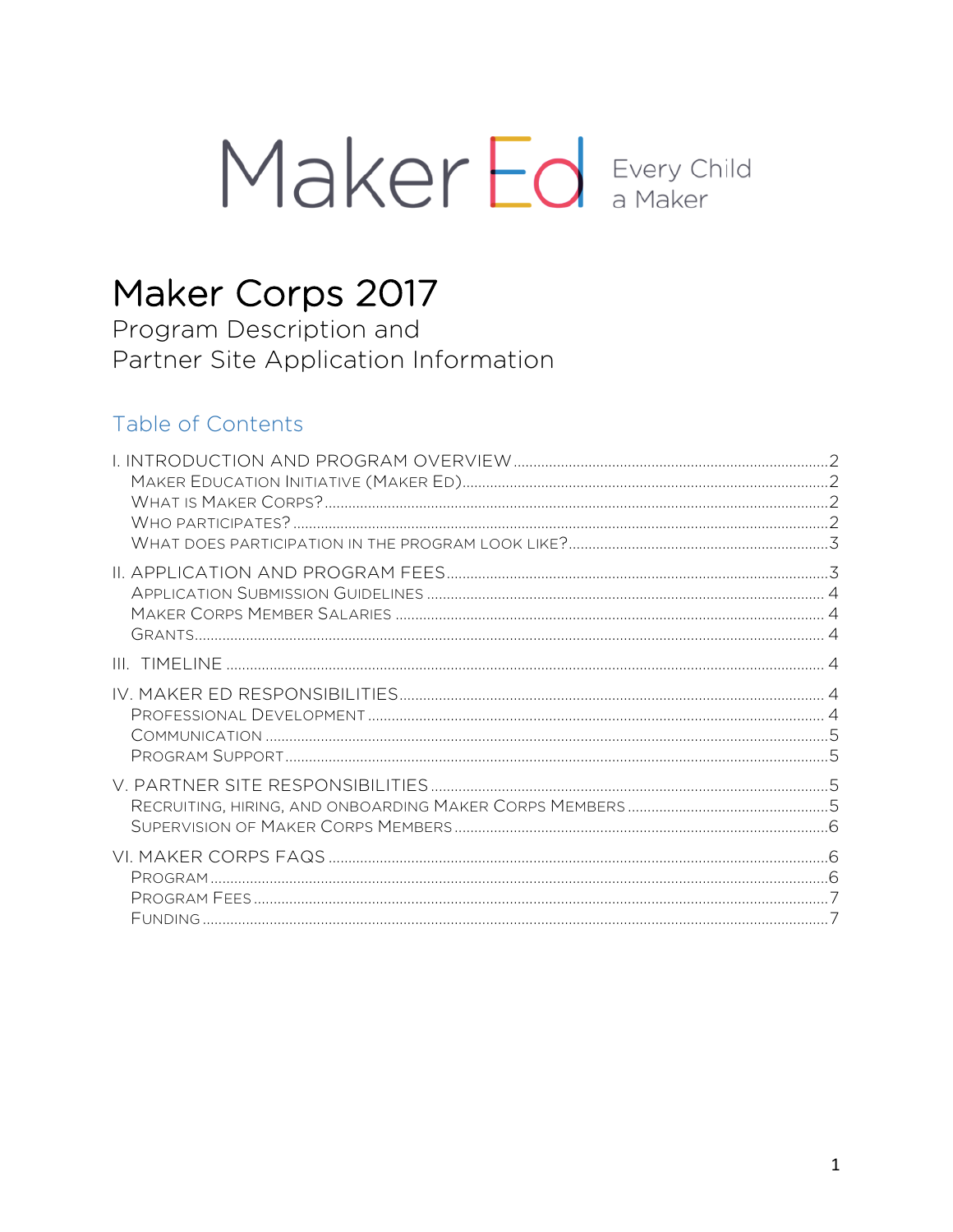## I. INTRODUCTION AND PROGRAM OVERVIEW

#### Maker Education Initiative (Maker Ed)

Maker Ed provides educators and institutions with the training, resources, and community of support they need to create engaging, inclusive, and motivating learning experiences through maker education.

Maker Ed is committed to ensuring:

- 1. Educators have the resources and support necessary to facilitate meaningful making experiences.
- 2. Organizations have the capacity to engage youth in making in formal and informal educational environments.
- 3. Communities are equipped to lead and advocate for youth of all backgrounds to access making opportunities.

#### What is Maker Corps?

Maker Corps is an online professional development program that provides training and a community of support to youth-serving organizations as they design and implement summer maker education programming.

#### Who participates?

#### Partner Sites

Maker Corps partner sites are youth-serving organizations, such as science centers, children's museums, schools, libraries, and community organizations, looking to develop or grow their maker education programming in order to provide young people with opportunities to tap into and expand their creativity, curiosity, and confidence. Leadership at partner sites provides dayto-day supervision of at least one Maker Corps Member who is employed at their site during the summer.

#### Maker Corps Members

Maker Corps Members come from a variety of backgrounds and levels of experience. The majority of Maker Corps Members are either (1) college students or teachers who are hired for a summer position or (2) current staff members of the organizations who are passionate and committed to bringing making into their communities. At their sites, Maker Corps Members provide direct service making opportunities to youth and families as makers-inresidence, as well as work behind the scenes to develop new programs and ideas to build the capacity of the organization. Maker Corps Members serve for 8-12 weeks, 20-40 hours a week.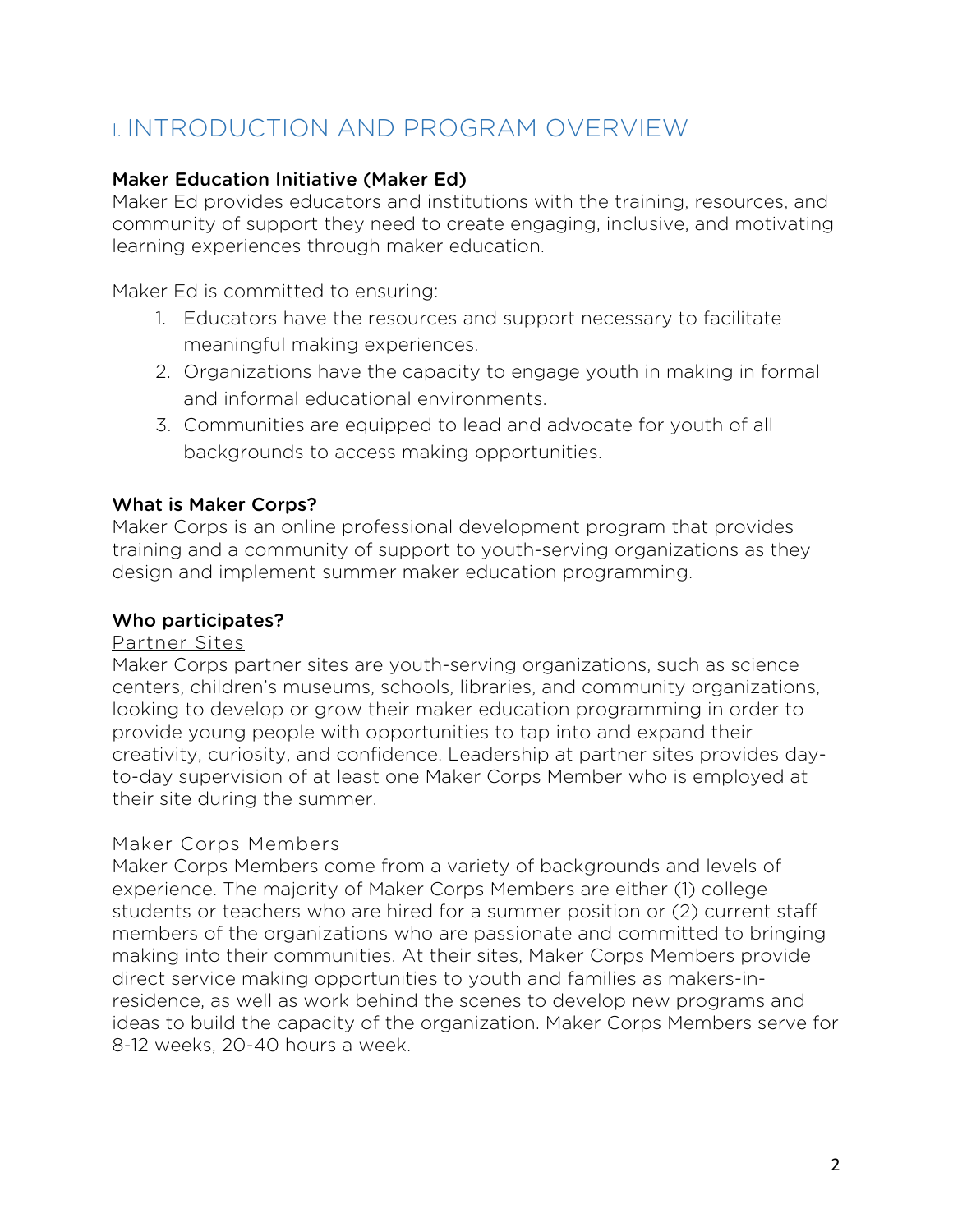#### What does participation in the program look like?

#### Trainings

As a part of Maker Corps, Maker Ed hosts formal trainings and provides ongoing individualized support as needed. Maker Corps Spring Training is a series that runs March-May, and equips partner site supervisors with inspiration, connections, facilitation and management tips, and project ideas for their summer programming. These short, mandatory sessions also help supervisors prepare to recruit, hire, and support their summer Maker Corps Members. In addition to the group trainings, Maker Ed also offers customized support for program design and development throughout the spring, as needed.

During the summer, Maker Ed hosts live (and recorded) weekly Maker Corps Summer Sessions webinars which focus on workshopping particular topics or challenges that arise over the course of the implementation of maker education programming.

#### Maker Corps Community

All participants of the Maker Corps program (supervisors and Maker Corps Members, alike) are invited to share their creations, processes, ideas, and questions via frequent posts on the online Maker Corps Community forum. Maker Ed staff moderate the community, and both introduce topics for discussion, as well as address specific questions posed by Maker Corps participants. This community helps create a national network amongst partner sites and Maker Corps Members, leading to new connections, strengthened relationships, and a spread of opportunities.

## II. APPLICATION AND PROGRAM FEES

Maker Corps is a fee-based program. The following chart is a breakdown of the costs of the program for individual organizations:

| <b>Annual Institution Budget</b>  | Maker Corps 2017 Program Fee |
|-----------------------------------|------------------------------|
| Under \$500,000                   | \$600                        |
| Between \$500,000 and \$1 million | \$1,500                      |
| Over \$1 million                  | \$2,500                      |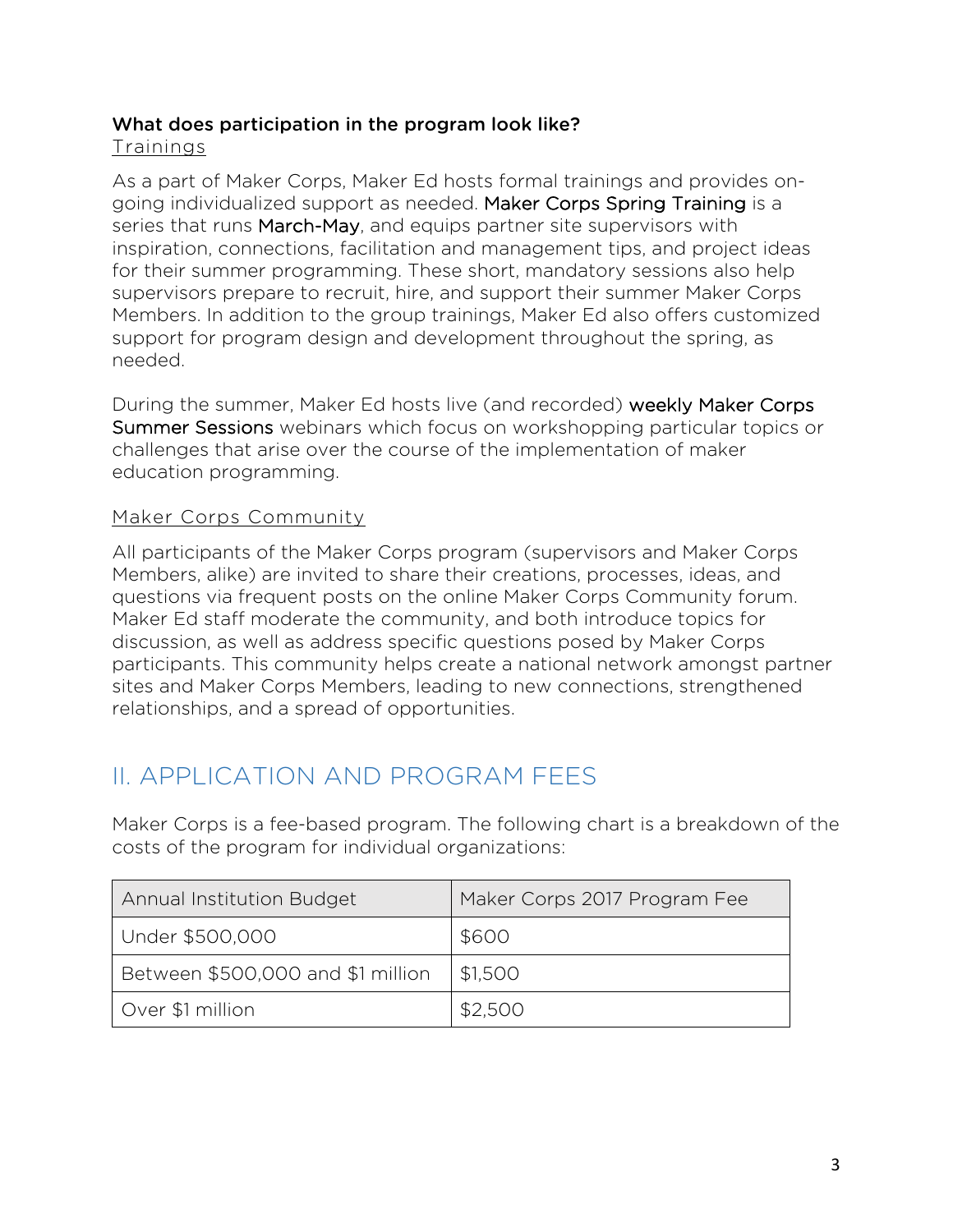#### Application Submission Guidelines

Maker Ed will launch the partner site application for its 2017 program on Monday, November 9, 2016. Submissions must be received via our online application by Monday, January 16, 2017. Questions should be emailed to makercorps@makered.org.

#### Maker Corps Member Salaries

Each partner site is required to pay its Maker Corps Members either a salary or a stipend for 20-40 hours per week for 8-12 weeks of the summer.

#### **Grants**

Through generous support of program sponsors, Maker Ed may be able to provide a small number grants (up to \$7,000) to partner sites, to cover the costs of the program and Maker Corps Member wages. For grant recipients, the program fee will be waived. Any partner site may apply to be considered for the grants and will be asked, as part of the application, to provide further details.

### III. TIMELINE

| November 2016                                                            | February - March                                                                                    | March - May 2017                                                                                                                                             | June - August                                                                                                                                                |
|--------------------------------------------------------------------------|-----------------------------------------------------------------------------------------------------|--------------------------------------------------------------------------------------------------------------------------------------------------------------|--------------------------------------------------------------------------------------------------------------------------------------------------------------|
| - January 2017                                                           | 2017                                                                                                |                                                                                                                                                              | 2017                                                                                                                                                         |
| Maker Ed<br>accepts<br>applications for<br>Maker Corps<br>partner sites. | Maker Ed sends<br>out application<br>decisions.<br>Accepted partner<br>sites pay<br>membership fee. | Maker Corps<br>partner sites<br>participate in 3-4<br>mandatory on-line<br>trainings.<br>Partner sites<br>recruit and hire<br>summer Maker<br>Corps Members. | Maker Corps<br>Members deliver<br>summer<br>programming at<br>partner sites.<br>Maker Ed<br>facilitates online,<br>video-based<br>weekly summer<br>sessions. |

## IV. MAKER ED RESPONSIBILITIES

#### Professional Development

Spring Training Series

• Maker Ed facilitates three to four online training sessions in the spring. These sessions are mandatory for partner site supervisors, and cover recruitment, summer program facilitation, and managing unique summer staff. These sessions serve to support site supervisors in providing quality experiences for their Maker Corps Members, as well as successful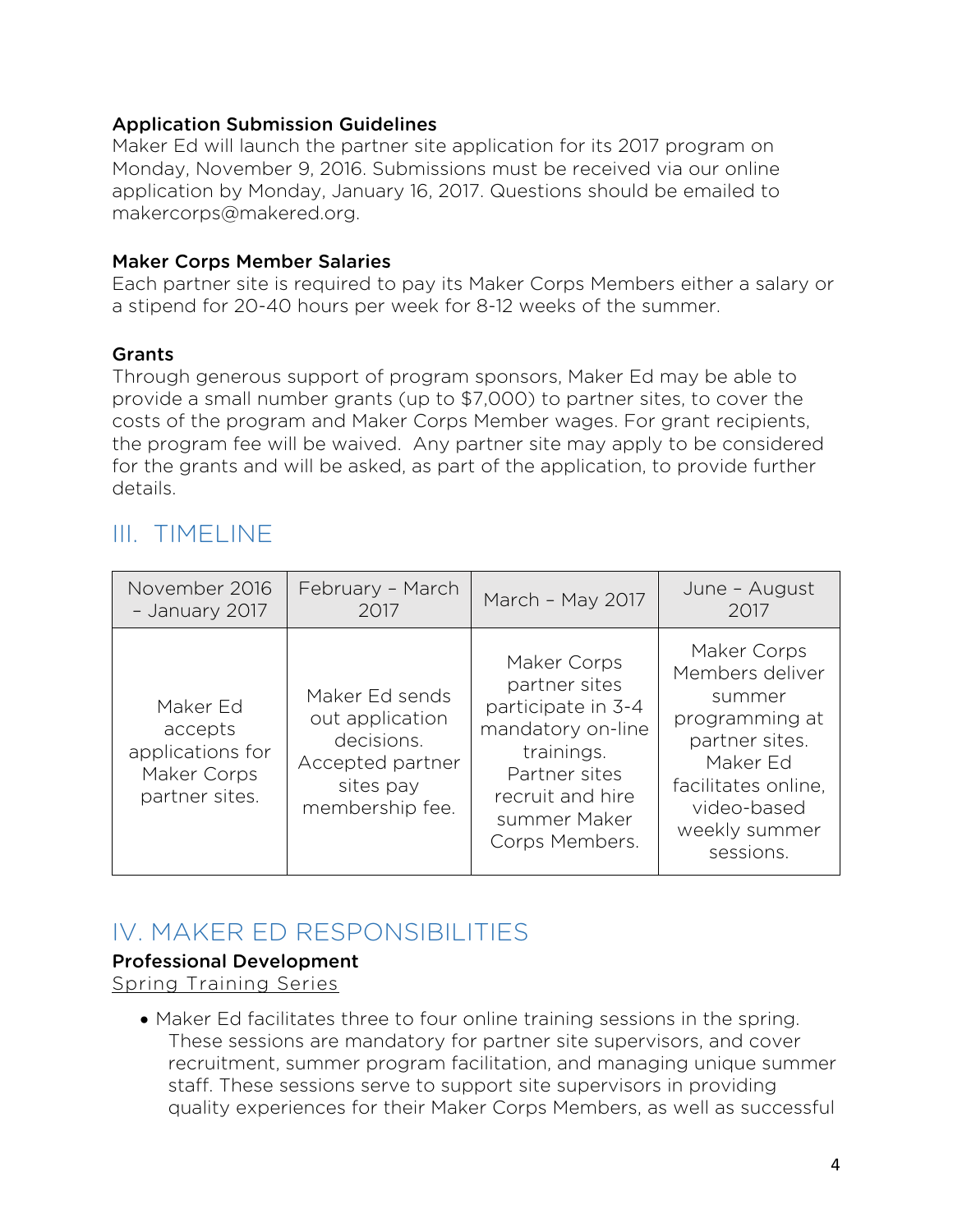and sustainable summer making programs at their institutions. These online sessions also serve to build community, share best practices and provide administrative-specific on-boarding for the Maker Corps program.

#### Weekly Summer Sessions

• During summer programming, Maker Ed hosts weekly live video sessions geared at both Maker Corps Members and site supervisors, covering topics such as facilitation and classroom management tips, taking making mobile, forging community partnerships, and other pertinent topics that arise. These sessions are optional, and are always recorded and shared for those who are unable to tune in live.

#### Communication

- A national recruitment effort to bring in Maker Corps Member applicants.
- A framework for Maker Corps Members and partner sites to collaborate and network in smaller groups based on topic, geography and/or institution type.
- Highlighted media attention through Maker Ed's newsletter, blogs, and social media channels.

#### Program Support

- Online toolkits for outreach, fundraising, and recruitment.
- Ongoing technical assistance and programmatic support to achieve common goals.
- A national evaluation of the Maker Corps program.
- An online Resource Library of program models, directory of spaces, research, and project ideas.
- National connections to and opportunities with maker educators, institutions, and the Maker Ed network.
- Request-based site-specific check-ins with Maker Ed regarding maker program development and other related questions.
- End of summer program recognition.

## V. PARTNER SITE RESPONSIBILITIES

#### Recruiting, hiring, and onboarding Maker Corps Members

Upon selection to participate in the Maker Corps program, partner sites commit to the following:

• Onboarding of paid Maker Corps Member staff positions for 20-40 hours per week for 8-12 weeks, focused on bringing making to youth and families. Maker Corps Members should dedicate at least 50% of their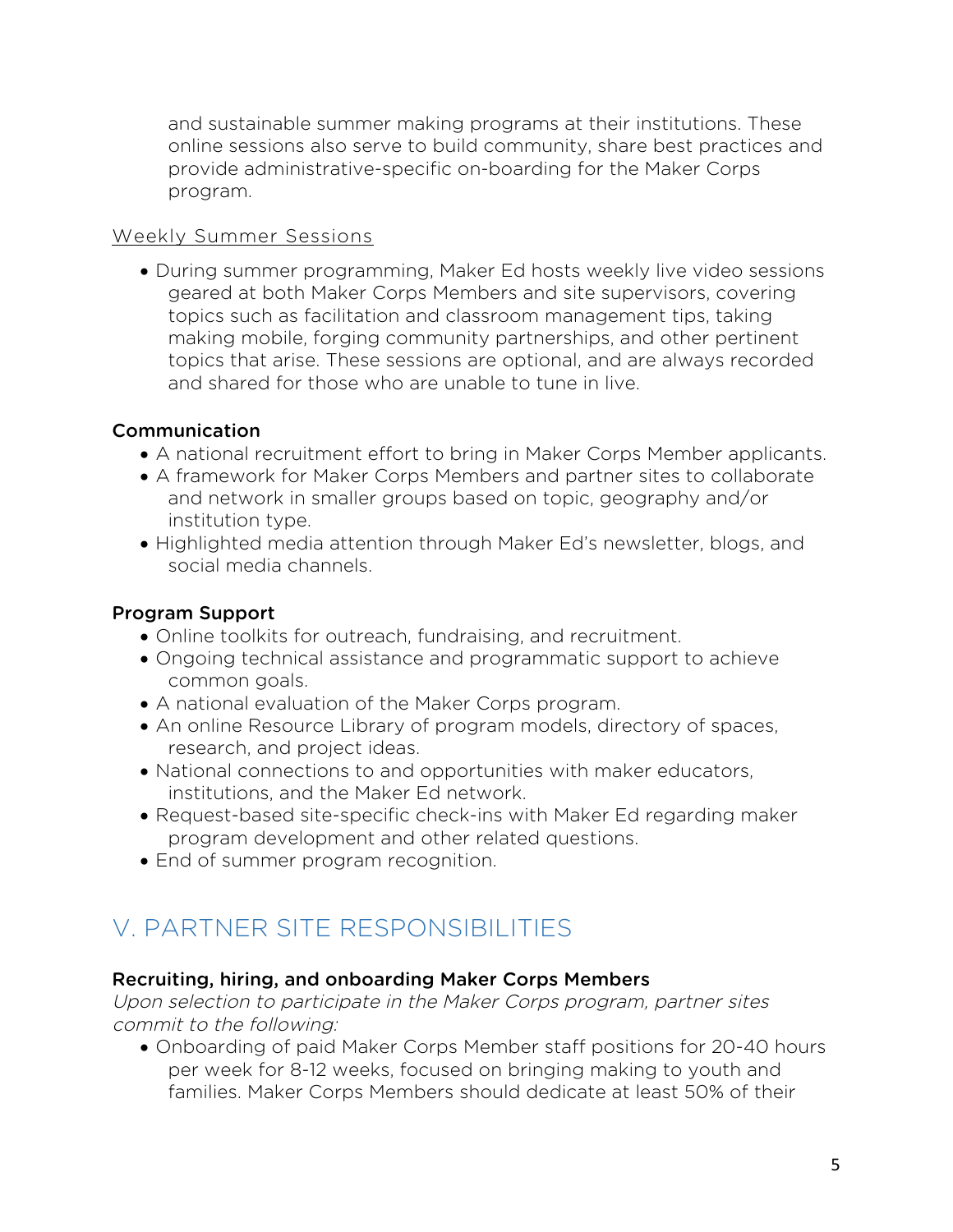time towards direct service and approximately 50% of their time towards service behind the scenes building the capacity of the organization. Approximately one hour a week should be dedicated to engaging with the Maker Corps community.

- Recruiting and hiring of Maker Corps Members through the institution's standard HR practices, if institution decides to hire outside their organization. Maker Corps Members may be existing staff members of the organization, unless partner sites receive a grant, in which they're required to hire anew.
- Activation of local recruiting efforts, utilizing site's own expertise and connections as well as Maker Ed's toolkits, including a blog post to be shared on Maker Ed's national blog for recruitment efforts.

#### Supervision of Maker Corps Members

Upon selection to participate, partner sites must select a supervisor for the Maker Corps program. The selected supervisor must:

- Attend online training sessions which provide supervisor-specific support that will take place in Spring 2017.
- Dedicate at least 5 hours per week in the summer to the Maker Corps program including:
	- o Conducting regular check-ins with Maker Corps Members.
	- o Posting and contributing to Maker Corps Communities.
	- o Participating in Maker Corps Summer Workshops.
	- o Documenting Maker Corps programs and projects.
	- o Participating in Maker Ed-led evaluation of the Maker Corps program by responding to surveys in a timely manner.
	- o Assignment of a secondary staff contact whose information is provided to Maker Ed, in the case of unplanned staffing or organizational changes.
	- o Involvement of Maker Corps Members in the planning and execution of innovative programs.
	- o Provision of facilities and materials for Maker Corps Members to perform their work and fulfill Maker Ed's expectations.

## VI. Maker Corps FAQs

#### Program

Q: How do I become a Partner Site?

A: Maker Ed solicits applications from prospective partner sites throughout the fall and winter each year. Maker Ed will prioritize organizations that serve underrepresented youth among other criteria such as staff involvement, funding availability, and the strength of application. Application information is available at MakerEd.org/MakerCorps. Decisions for the 2017 program year will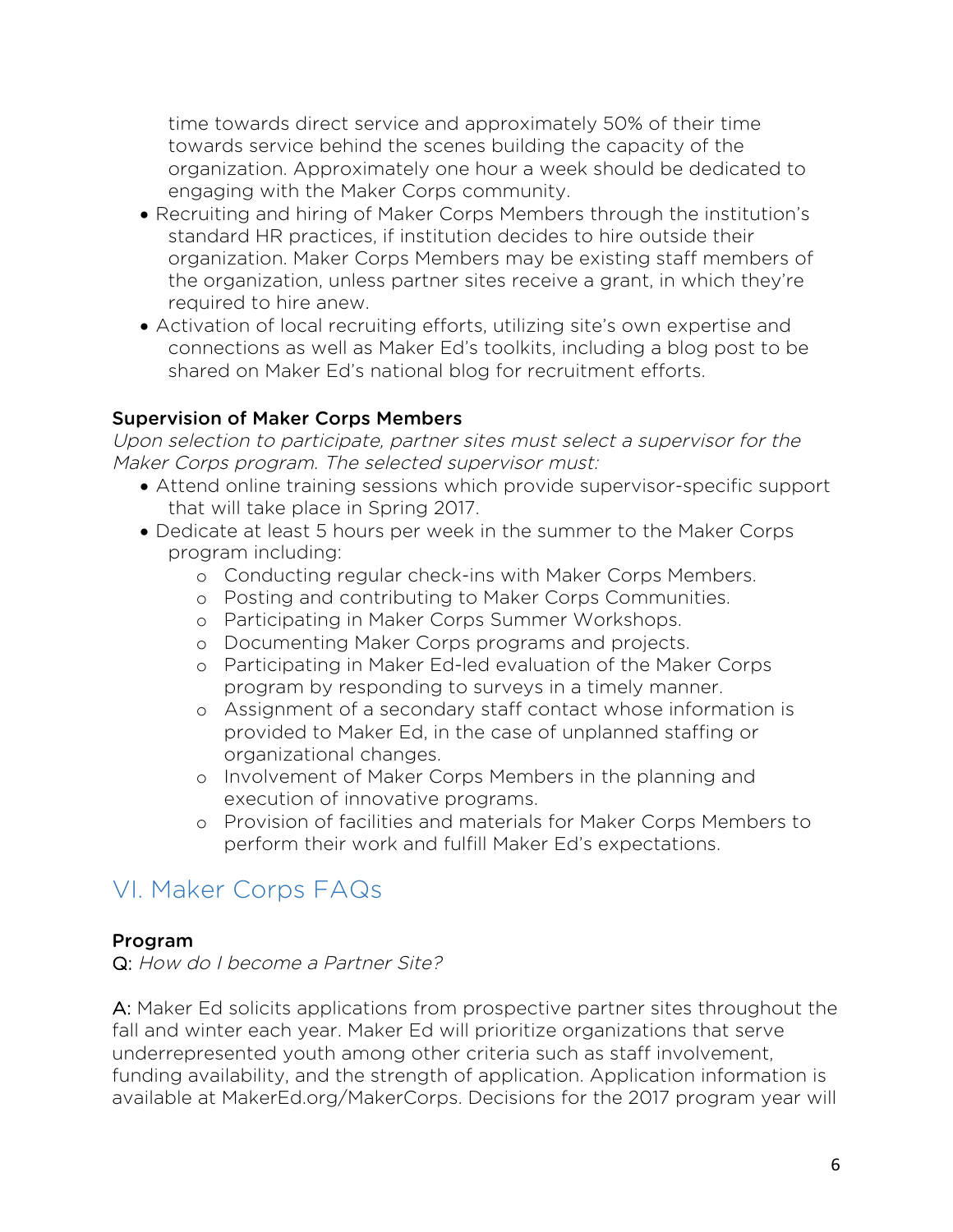be made by mid-February 2017. Program fees for new and returning sites will be due on or before March 13, 2017.

#### Q: Does Maker Ed provide us with Maker Corps Members?

A: In early 2017, Maker Ed will launch an application for Maker Corps Members that you are welcome to use as a way to screen candidates. Maker Ed reaches out to its national network and shares the various partner sites that are recruiting Maker Corps Members, however ultimately it is the responsibility of the partner site to hire and supervise at least one Maker Corps Member.

#### Program Fees

#### Q: My school, library, etc. is part of a larger organization. Is my program fee based on the annual budget of the larger organization?

A: The program fee is based on the partner site's annual budget. If the partner site is part of a larger set of organizations, such as a school district, library district, or university, the membership amount can be calculated based on the annual budget of the individual school, library, or university department/school.

#### Q: Is my program fee tax deductible?

A: No. Host Sites are receiving a service in return for their membership fee; therefore, it is not considered a donation.

#### Q: How do I pay?

A: Included with the official letter of acceptance into the Maker Corps 2017 program will be an invoice and instructions for how to pay the program fee. Fees will be waived for grant recipients. Payments are due no later than March 13, 2017. As soon as Maker Ed receives an organization's signed payment, we will begin the on-boarding and orientation process with the partner site. Promotion of the partner site, its summer placement opportunities, and recruitment of Maker Corps Member applicants will also begin nationwide in the early spring.

#### Funding-

#### Q: Who sponsors Maker Corps?

A: On the national level, Maker Ed receives generous support from sponsors to implement Maker Corps. Maker Ed is a nonprofit organization that conducts additional fundraising activities to reach new communities and serve additional partner sites each year. Locally, each organization is responsible for providing facilities, equipment, and staff time for the supervision of Maker Corp Members.

#### Q: Does Maker Ed offer fundraising assistance?

A: Maker Ed is eager to partner with organizations who want to collectively